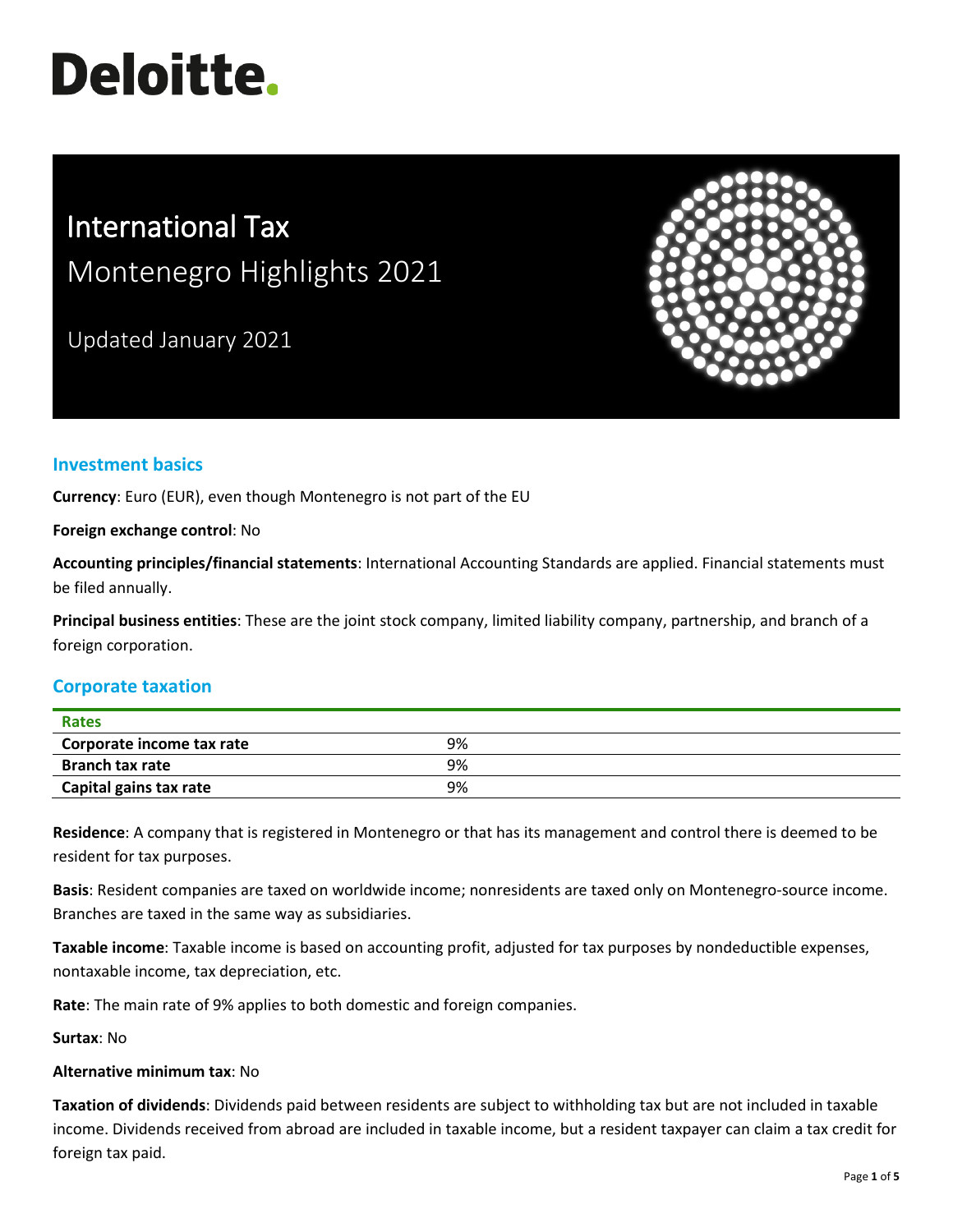**Capital gains**: Capital gains are included in taxable income and are subject to the normal corporate tax rate of 9%. Capital gains are calculated in accordance with the tax rules and may be offset only against capital losses.

**Losses**: Tax losses (including capital losses) may be carried forward for five years. The carryback of losses is not permitted.

**Foreign tax relief**: An ordinary tax credit is available for foreign income tax paid. The credit is limited to the amount of Montenegro tax attributable to the foreign-source profits.

**Participation exemption**: See under "Taxation of dividends."

#### **Holding company regime**: No

**Incentives**: An eight-year tax holiday is granted to companies engaged in production activities in an underdeveloped area, but the exemption is limited to EUR 200,000 over the eight-year period. This incentive does not apply to the agriculture, transport, shipbuilding, steel, and fishery sectors.

A taxpayer that settles its tax liability by the prescribed deadline is entitled to reduce the liability by 6%.

### **Compliance for corporations**

#### **Tax year**: Calendar year

**Consolidated returns**: Consolidated returns are not permitted; each company must file a separate return.

**Filing and payment**: The tax return must be filed within three months after the year-end.

**Penalties**: A penalty of 0.03% per day is imposed for late payment.

**Rulings**: No

### **Individual taxation**

| Rates                                   |    |
|-----------------------------------------|----|
| Individual income tax rate (for salary) | 9% |
| Capital gains tax rate                  | 9% |

**Residence**: An individual is resident if he/she is in Montenegro for 183 days or more in a calendar year or if his/her center of vital interests is in Montenegro.

**Basis**: Resident individuals are taxed on worldwide income; nonresidents are taxed only on Montenegro-source income.

**Taxable income**: Taxable income comprises income from employment, business and professional income, investment income (dividends, interest, and royalties), and income from immovable property.

**Rates**: Salary is subject to tax at a rate of 9% (rates of 9% and 11% applied until 31 December 2019) . The same rate generally applies to other types of personal income, such as dividends, interest, and capital gains.

Certain income, such as income from personal services, is subject to tax at a rate of 9% on a tax base that is equivalent to 70% of income.

Salary paid to an employee of a start-up company (except for businesses in the agriculture, transport, shipbuilding, steel, and fishery sectors) in an underdeveloped area is tax-exempt for four years provided certain conditions are fulfilled.

A 9% withholding tax is levied on dividends and royalties paid to a nonresident individual; the rate on interest is 5%.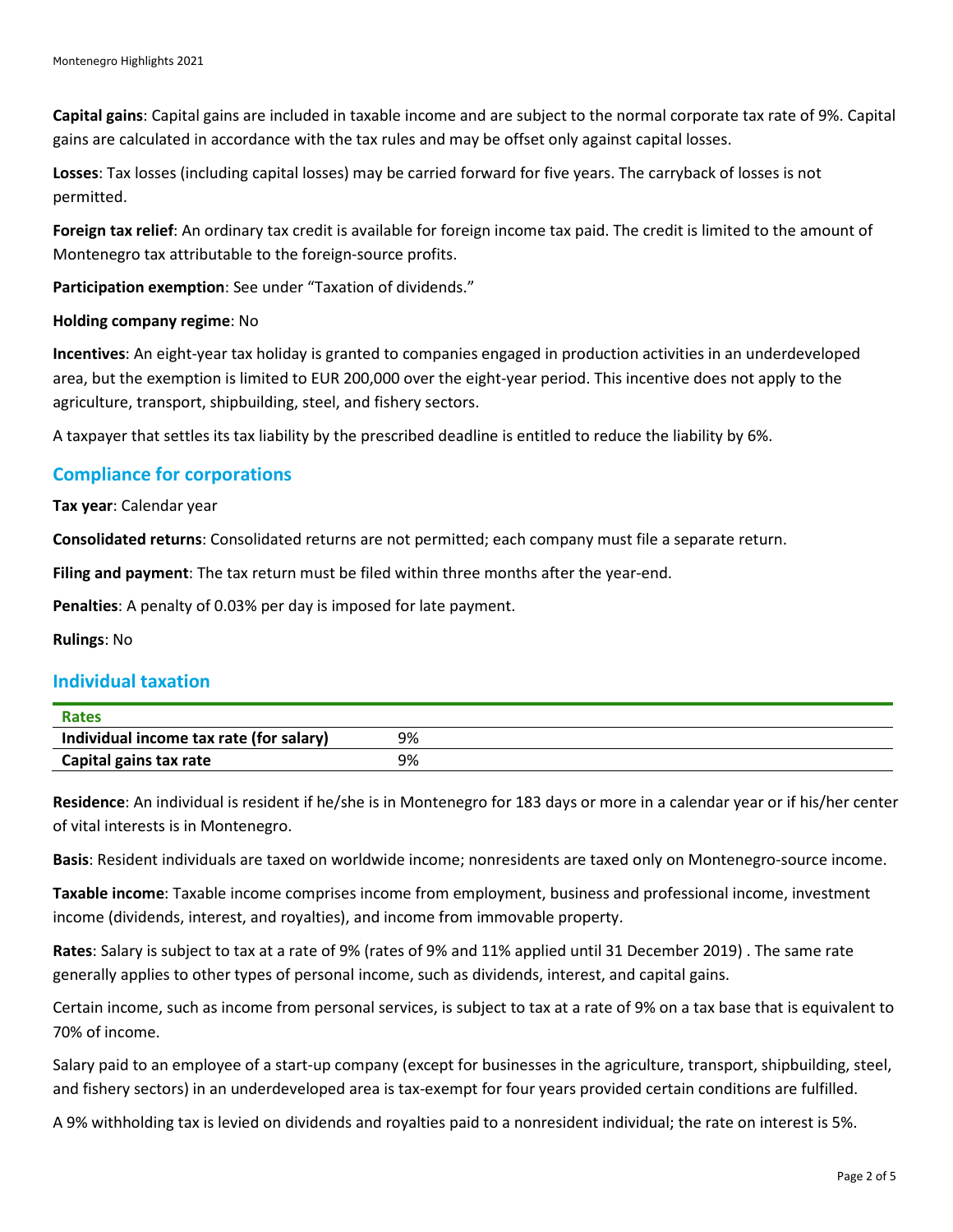**Capital gains**: Capital gains are taxable at a rate of 9%.

**Deductions and allowances**: There are no deductions or allowances.

**Foreign tax relief**: An ordinary tax credit is available for foreign income tax paid up, to the amount of Montenegro tax attributable to the foreign-source income.

# **Compliance for individuals**

**Tax year**: Calendar year

**Filing status**: Joint returns are not permitted.

**Filing and payment**: Employment income is taxed via withholding by the employer. Individuals that receive only employment income from one employer are not required to file an annual return. Individuals that receive income from several sources must file an annual tax return, with tax paid during the year deducted from the final tax due. The return is due by 30 April following the tax year-end.

A nonresident with Montenegro-source income that is not subject to withholding tax must file a tax return to report such income.

**Penalties**: A penalty of 0.03% per day is imposed for late payment.

**Rulings**: No

### **Withholding tax**

| <b>Rates</b>                       |                  |                   |                     |            |
|------------------------------------|------------------|-------------------|---------------------|------------|
| Type of payment                    | <b>Residents</b> |                   | <b>Nonresidents</b> |            |
|                                    | Company          | <b>Individual</b> | Company             | Individual |
| <b>Dividends</b>                   | 9%               | 9%                | 9%                  | 9%         |
| <b>Interest</b>                    | 0%               | 0%                | 9%                  | 5%         |
| <b>Royalties</b>                   | 0%               | 0%                | 9%                  | 9%         |
| <b>Fees for technical services</b> | 0%               | 0%                | 9%                  | 9%         |

**Dividends**: A 9% withholding tax is levied on dividends paid to a nonresident (unless the rate is reduced under a tax treaty) and on dividends paid to a resident.

**Interest**: A 9% withholding tax is levied on interest paid to a nonresident entity (a 5% rate applies to interest paid to a nonresident individual), unless the rate is reduced under a tax treaty.

**Royalties**: Royalties paid to a nonresident are subject to withholding tax of 9%, unless the rate is reduced under a tax treaty.

**Fees for technical services**: Service fees paid to a nonresident for market research, advisory, and audit services are subject to a 9% withholding tax.

#### **Branch remittance tax**: No

**Other**: Capital gains generated by a nonresident are subject to a 9% withholding tax when the associated income is paid by a resident legal entity to the nonresident; otherwise, the gains are taxed based on the applicable tax assessment.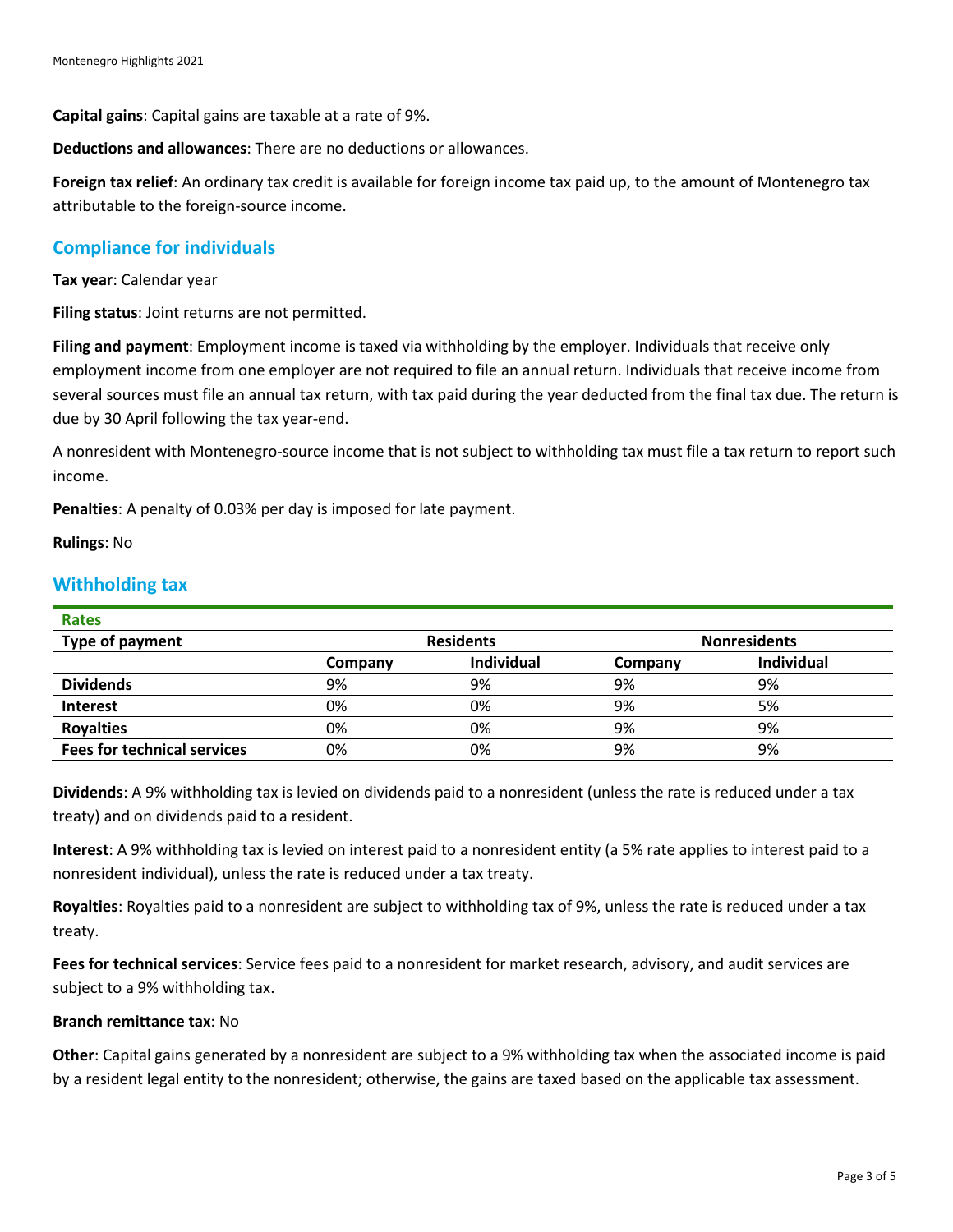# **Anti-avoidance rules**

**Transfer pricing**: Transactions between related parties (as defined) must be at arm's length. The comparable uncontrolled price method may be used, but in the absence of any direct comparables, the taxpayer may use the costplus or the resale price method.

**Interest deduction limitations**: There are no specific thin capitalization rules, but interest paid to a nonresident (whether or not related) must be on arm's length terms.

Montenegro does not have rules regarding controlled foreign companies, hybrid entities, economic substance, required disclosures, exit taxes, or general anti-avoidance.

# **Value added tax**

| <b>Rates</b>         |       |
|----------------------|-------|
| <b>Standard rate</b> | 21%   |
| <b>Reduced rate</b>  | 0%/7% |

**Taxable transactions**: VAT is levied on the supply of goods, the provision of services, and on imports.

**Rates**: The standard rate is 21%. A reduced rate of 7% is levied on the supply of certain goods and services. Exports are zero-rated and exemptions exist for financial services, the sale of land, etc.

**Registration**: Taxpayers with revenue in excess of EUR 18,000 must register for VAT purposes.

**Filing and payment**: A VAT return must be filed monthly and tax paid by the 15th day of the month, for the previous month.

### **Other taxes on corporations and individuals**

Unless otherwise stated, the taxes in this section apply both to companies and individuals and are imposed at the federal level.

**Social security contributions**: The employer is required to make social security contributions at a rate of 8.3% of an employee's salary. The contribution comprises pensions (5.5%), health (2.3%), and unemployment (0.5%). The maximum base for contributions in the calendar year is EUR 53,858.

Benefits provided to employees in addition to the basic salary are exempt from social security contributions.

Social security contributions due by an employee are levied at a rate of 24%. These include contributions for pensions (15%), health (8.5%), and unemployment (0.5%).

**Payroll tax**: The municipal authorities levy a surtax of up to 15% on an employee's salary. In addition, labor fund contributions are levied on the gross salary at a rate of 0.2%.

#### **Capital duty**: No

**Real property tax**: Property tax is levied on the ownership/use of property at rates ranging from 0.25% to 1%. Deductions are available. Limited tax exemptions exist for construction companies.

**Transfer tax**: A transfer tax of 3% is levied on the transfer of immovable property.